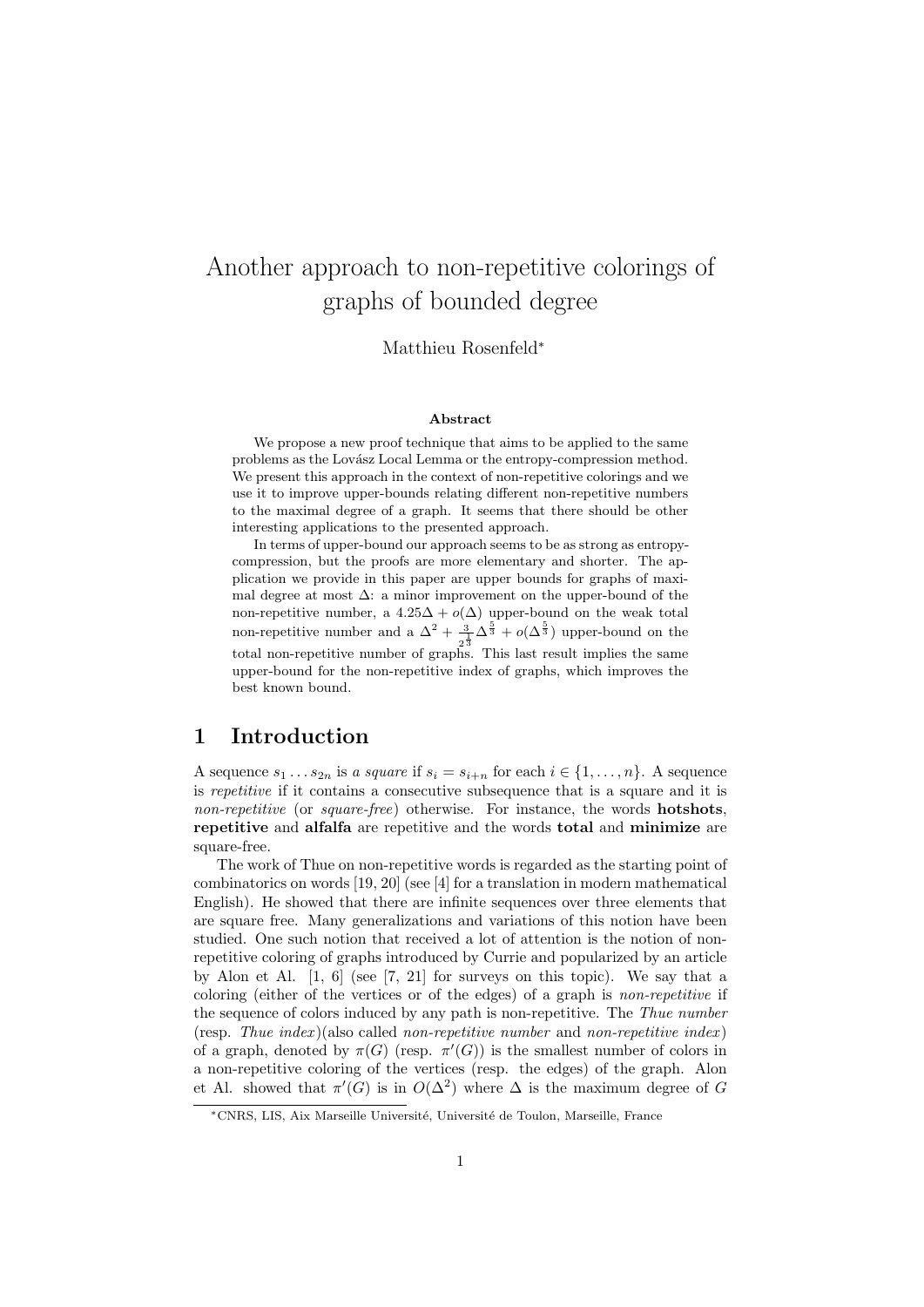[1]. Different authors provided successive improvements of these bounds both for the Thue number and the Thue index [14, 9, 11]. Although this is not the topic of this article, non-repetitive colorings have since then been studied in many other context than graphs of bounded degree. For instance, after many intermediate results it was recently showed that planar graphs have bounded non-repetitive number [8].

Most results regarding non-repetitive coloring of graphs of bounded maximal degree are either based on the Lovász Local Lemma or entropy compression and they naturally hold on the stronger setting of list coloring. A list assignment of a graph G is a function that maps any vertex  $v$  (and/or any edge) to a set of colors  $L(v)$ . A graph G is non-repetitively L colorable if there is a way to non-repetitively color it such that the color of each vertex  $v$  belongs to its list of colors  $L(v)$ . A graph is then said to be non-repetitively *l*-choosable if it is non-repetitively  $L$  colorable for any list assignment  $L$  such that every list is of size at least l. The non-repetitive choice number  $\pi_{ch}(G)$  is the smallest integer l such that  $G$  is non-repetitively *l*-choosable. Similarly, the list variant of the nonrepetitive index is denoted by  $\pi'_{ch}(G)$ . The best bounds relating these quantities to the maximum degree  $\Delta$  of a graph are respectively (see [11])

$$
\pi'_{\rm ch}(G) \le \Delta^2 + 2^{\frac{4}{3}} \Delta^{\frac{5}{3}} + O(\Delta^{\frac{4}{3}})
$$
\n(1)

and

$$
\pi_{\text{ch}}(G) \le \left[ \Delta^2 + \frac{3}{2^{\frac{2}{3}}} \Delta^{\frac{5}{3}} + \frac{2^{\frac{2}{3}} \Delta^{\frac{5}{3}}}{\Delta^{\frac{1}{3}} - 2^{\frac{1}{3}}} \right]. \tag{2}
$$

The notion of Total Thue coloring was introduced by Schreyer and Škrabuvláková [18]. A coloring of the edges and the vertices of a graph is a weak total Thue coloring if the sequence of consecutive vertex-colors and edge-colors of every path is non repetitive. If moreover the sequence of vertex-colors and the sequence of edge-colors of any path are both non-repetitive then this is a (strong) total Thue coloring. The weak total Thue number  $\pi_{\mathcal{T}_{w}}(G)$  (resp.  $\pi_{\mathcal{T}}(G)$ ) is the minimum number of colors in a weak total Thue coloring of G (resp. a total Thue coloring of  $G$ ). These two parameters both have there list-coloring counterpart denoted respectively by  $\pi_{\mathcal{T}_{w}ch}(G)$  and  $\pi_{\mathcal{T}ch}(G)$ . In their article, Schreyer and Skrabuvláková showed that  $\pi_T(G) \leq 5\Delta^2 + o(\Delta^2)$ ,  $\pi_{\text{Tch}}(G) \leq 17.9856\Delta^2$  and  $\pi_{T_w}(G) \leq |E(G)| - |V(G)| + 5$  [18]. We remark that the second bound also relies on an application of the Lovász Local Lemma.

In this article, we propose a different proof technique strongly related to the Lovász Local Lemma and to entropy compression (whose idea is based on the algorithmic proof of the Lovász Local Lemma by Moser and Tardos [15]) and we apply this technique to different non-repetitive coloring problems. This technique provides bounds as good as entropy compression, but is much more elementary. The more advanced piece of mathematics required in the proof is summation of geometric series (for comparison, entropy compression arguments usually rely on Analytic combinatorics to compute some variations of Catalan numbers to bound the number of records). The main idea of this approach is to show inductively that at every "step" of the coloring the number of possible colorings grows exponentially (this resembles the proof of LLL in this regard). One more benefit of this approach is that it provides exponential lower bounds on the number of solutions. However, we lose the constructive aspect and the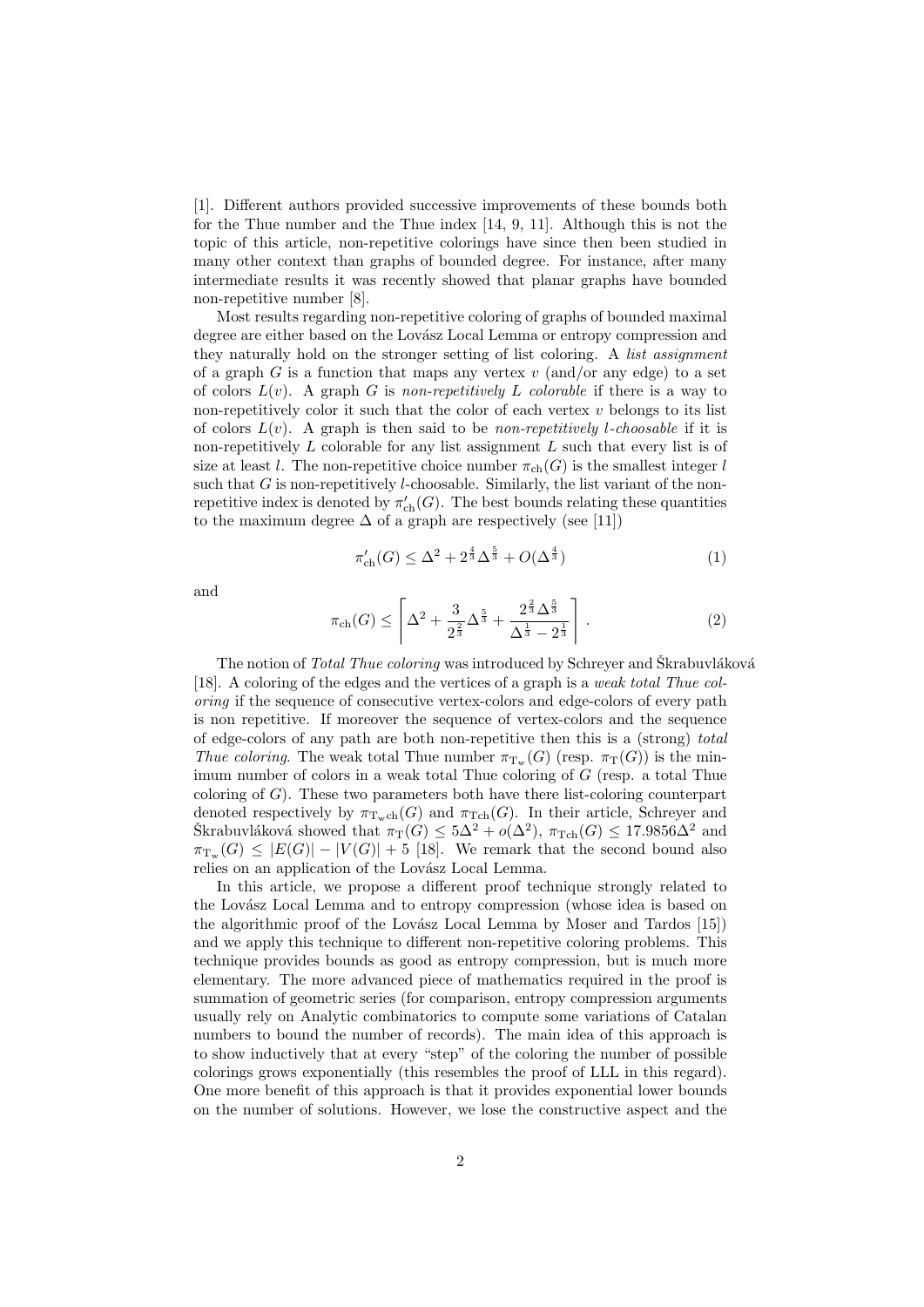algorithmic implications of entropy-compression arguments. We should mention that Bernshteyn recently introduced the Local Cut Lemma [3], a lemma that aims to be applied to the same set of problems as LLL or entropy compression, but is more powerfull. In some cases it also provides shorter proofs than LLL or entropy-compression, but they are still more technical (and it might be argued that they are longer if one includes the proof of the Local Cut Lemma itself).

As a simple illustration of our technique we first provide a proof that the Thue choice number of any path is at most 4 (for a proof of this result based on LLL see [13] and for a proof based on entropy-compression see [12]). Then we apply our technique to the Thue choice number in Theorem 3 and improve the lowest degree term of the bound given by (2). The improvement is minor and could certainly be achieved with a more careful analysis in [11], however the proof given in [11] is much more technical than our self-contained proof of one and a half page.

We then apply our method to weak total Thue coloring and total Thue coloring. Our first result given in Theorem 5 asserts that  $\pi_{\text{Tr.ch}}(G) \leq 6\Delta$  for any graph of maximum degree ∆. Prior to our article, there does not seems to be any other known result than the  $\pi_{T_w}(G) \leq |E(G)|-|V(G)|+5$  from [18]. These two results do not directly compare to each others, but our result is stronger as long as the average degree is at most 14 and in many other reasonable graph classes (also our result is stronger since for any graph  $G$ ,  $\pi_{T_w}(G) \leq \pi_{T_wch}(G)$ ). Remark that our result also implies a linear bound on the number of vertices instead of a quadratic bound. Then, regarding the total Thue choice number, we show in Theorem 5 that  $\pi_T \leq \pi_{Tch}(G) \leq \Delta^2 + O(\Delta^{\frac{5}{3}})$  which improves considerably the two bounds from [18] previously mentioned. We conclude with a discussion regarding applications of this method to other problems.

We assume that our reader is familiar with basic graph notations. Our results are all about some form of list-coloring problem and we allow ourselves to write "coloring of  $G$ " instead of "coloring of  $G$  respecting the list assignment  $L$ " whenever  $L$  is obvious from the context.

## 2 Non-repetitive colorings of paths and the proof technique

In this section, we first give an illustrative example of our proof technique. Then we informally sketch a more general description of the proof technique.

#### 2.1 Non-repetitive colorings of paths

This section is devoted to the proof of Theorem 1. This result is not new [13, 12], but it is simple application of our approach.

**Theorem 1.** For every path P,  $\pi_{ch}(P) = 4$ .

This Theorem is a simple consequence of the following lemma. We order the vertices of any path "from left to right" such that each vertex is adjacent to the vertex to its right and to its left (the leftmost and rightmost vertices are the ends of the path).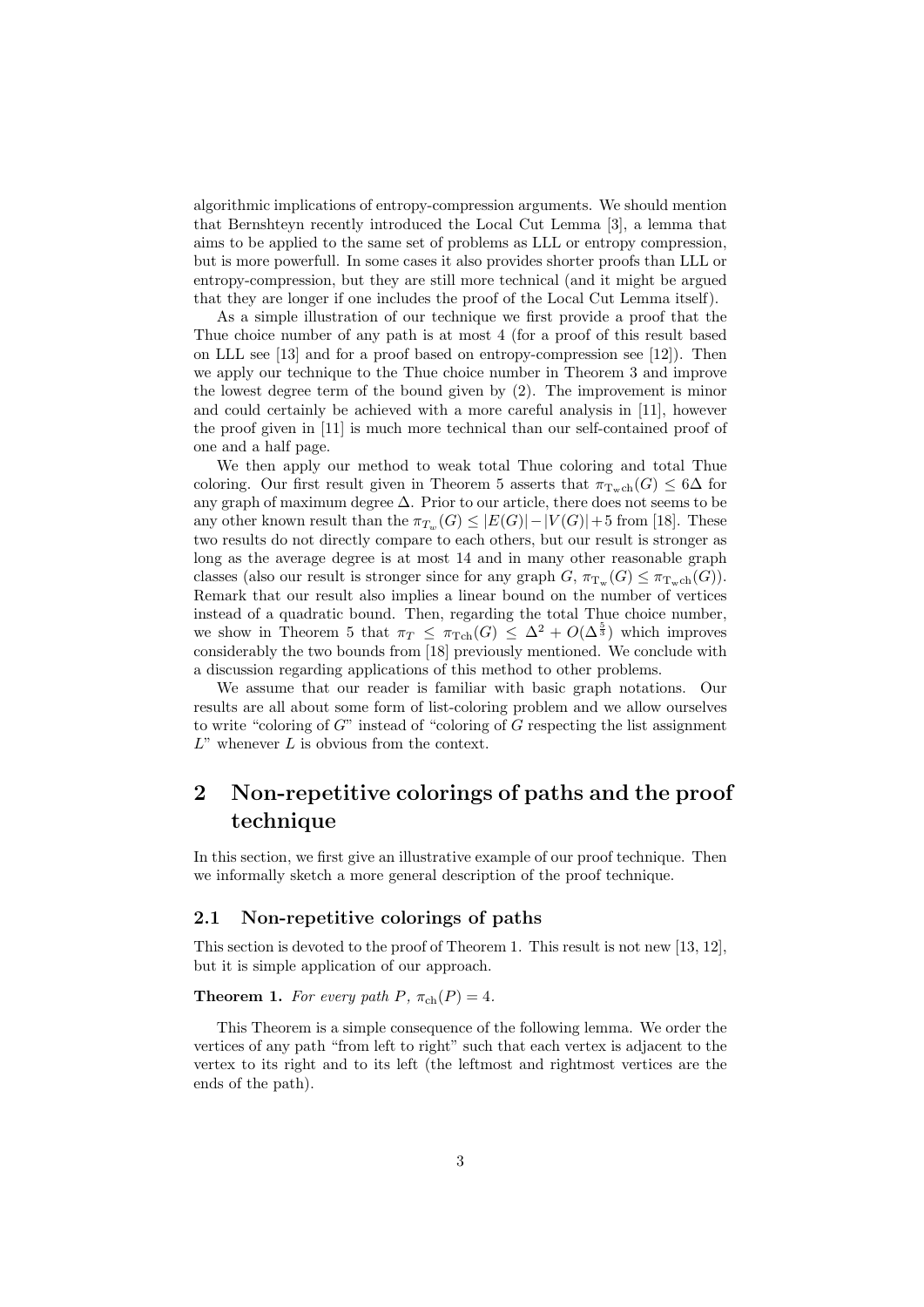**Lemma 2.** Let  $L$  be a list assignment of a path  $P$  such that all lists are of size 4. Let  $C_n$  be the number of non-repetitive colorings of the n leftmost vertices of P that respects L. Then for any integer  $n < |P|$ , we have

$$
C_{n+1} \geq 2C_n
$$

*Proof.* Let us proceed by induction on  $n$ . Let  $n$  be an integer such that the Lemma holds for any integer smaller than n and let us show that  $C_{n+1} \geq 2C_n$ . Let F be the set of colorings of the  $n+1$  leftmost vertices that respect L and are repetitive, but induce a non-repetitive coloring of the  $n$  leftmost vertices. Then

$$
C_{n+1} = 4C_n - |F| \tag{3}
$$

Let us now bound the size of  $F$ . For every  $i$ , let  $F_i$  be the colorings from  $F$  that contain a square of length 2*i*. Then clearly  $|F| \leq \sum_{i \geq 1} |F_i|$ . For any coloring c of  $F_i$ , the last i colors of c can be recovered from the previous i colors (because of the repetition) and the first  $n + 1 - i$  colors induce a non-repetitive coloring. We deduce that for all  $i, |F_i| \leq C_{n+1-i}$ . Now by induction hypothesis this implies that  $|F_i| \leq 2^{1-i}C_n$ . We finally get

$$
C_{n+1} \ge 4C_n - \sum_{i \ge 1} 2^{1-i} C_n \ge 2C_n \tag{4}
$$

 $\Box$ 

which concludes our proof.

The consequences of Lemma 2 are in fact stronger than Theorem 1, since it implies that there are at least  $2^n$  coloring for any list assignment. However, the statement of this Lemma is even stronger and it is crucial in the proof that the number of allowed colorings is multiplied by at least 2 every time that we color one more vertex.

#### 2.2 The proof technique

Let us now give a more general informal sketch of our proof technique. Suppose you want to show that any graph from some class  $C$  of graphs admits a *valid* coloring with at most  $\gamma$  colors (eg. Theorem 1). Suppose moreover that both the class and the valid colorings are hereditary in the sense that the graph induced by a partial coloring also belongs to  $\mathcal C$  and that every subcoloring of a valid coloring is also valid. For any graph  $G$ , we let  $c(G)$  be the set of valid colorings of G.

We try to show the stronger result that there exists a constant  $\alpha$  such that for any graph  $G \in \mathcal{C}$  and element e of G to be colored (this might be an edge or a vertex) we have the inequality  $|c(G)| \ge \alpha \times |c(G \setminus \{e\})|$  (eg, Lemma 2 with  $\gamma = 4$  and  $\alpha = 2$ ). We proceed by induction on the size of G to show this result.

Let  $F$  be the set of colorings of  $G$  that are not valid but that induce a valid coloring of  $G \setminus \{e\}$ . Then by definition we have the following equality

$$
|c(G)| = \gamma |c(G \setminus \{e\}| - F.
$$

Now suppose we can find coefficients  $(a_i)_{i\geq 1}$  such that

$$
|F| \le \sum_{i \ge 1} a_i \frac{|c(G \setminus \{e\}|)}{\alpha^{i-1}} \tag{5}
$$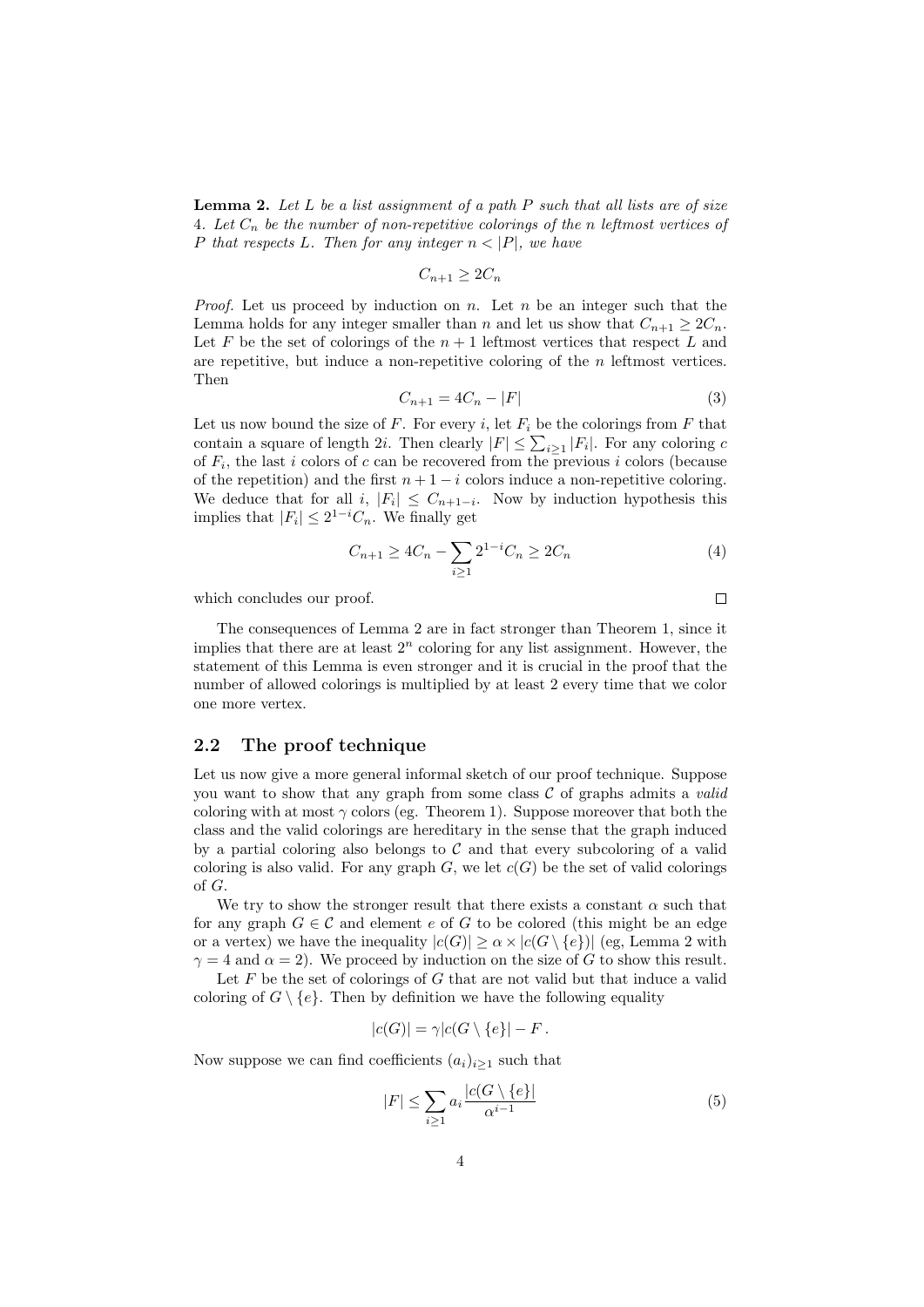$$
\sum_{i\geq 1} \frac{a_i}{\alpha^{i-1}} \leq (\gamma - \alpha). \tag{6}
$$

We deduce

$$
|c(G)| \ge |c(G \setminus \{e\})|\alpha
$$

which conclude our proof.

The technical part is to show the upper-bound on  $F$  with the right coefficients  $(a_i)_{i\geq 1}$ . This is done by finding injections from F to valid colorings of subgraphs of  $G \setminus \{e\}$ . More precisely, we find a way to express F as the union of colorings  $(F_i)_{i\geq 1}$ , such that for all i there is an injection from  $F_i$  to the union of the colorings of  $a_i$  different subgraphs of  $G \setminus \{e\}$  of cardinality  $|G| - i$ . Then we can use our induction hypothesis to upper-bound the number of valid colorings of any subgraph obtained by removing i elements of  $G \setminus \{e\}$  by  $\frac{|c(G \setminus \{e\}|)}{\alpha^i}$  which leads to equation (5).

It might seem that we have to guess the right values of  $\gamma$  and  $\alpha$  in the Lemma statement, but it is not the case. Indeed, one can first find the coefficients  $(a_i)_{i\geq 1}$ with variables  $\gamma$  and  $\alpha$  and then take the best values  $\gamma$  and  $\alpha$  such that equation

(6) is satisfied. This is done by choosing  $\gamma = \min_{\alpha > \frac{1}{r}}$  $\sqrt{ }$  $\alpha + \sum$  $i \geq 1$  $\frac{a_i}{\alpha^{i-1}}$  $\setminus$ where  $r$  is the radius of convergence of  $\sum_{i\geq 1} a_i x^i$ . <sup>1</sup> For instance, in Lemma 2, we need  $\gamma - \frac{\alpha}{\alpha - 1} \ge \alpha$  and  $\alpha > 1$ . The minimum of  $\frac{\alpha}{\alpha - 1} + \alpha$  is 4 and is reached for  $\alpha = 2$ these are respectively the best values to take for  $\gamma$  and  $\alpha$ .

The technique is strongly related to the entropy compression technique. In fact, in the particular context of colorings of graphs of bounded degree, it is equivalent to the approach of [11, Theorem 12]. Using our technique one can in fact provide a simpler proof of their Theorem 12 (our  $a_i$  are their  $C_i$  and our  $\alpha$  is their  $x^{-1}$ ), but it does not seem to be worth the trouble of introducing all the necessary formalism only to provide an alternative proof of he exact same result. However, even if we can simplify the proof and match the bound of their Theorem, we cannot easily improve the bound.

Remark that bounding  $|F|$  in the proof of Lemma 2 is simplified by the linear structure of the path, since we know that the vertices that contribute to a square are always the last vertices added. In fact, in the setting of words this proof is almost identical to the power series method for pattern avoidance [2, 5, 16, 17].

#### 3 Non-repetitive colorings

In this section we apply our method to non-repetitive colorings of graphs of bounded maximum degree.

**Theorem 3.** For every graph G with maximum degree  $\Delta \geq 1$ , we have

$$
\pi_{\text{ch}}(G) \le \Delta^2 + \frac{3}{2^{\frac{2}{3}}} \Delta^{\frac{5}{3}} + 2^{\frac{2}{3}} \Delta^{\frac{4}{3}}.
$$

and

<sup>&</sup>lt;sup>1</sup>In pratice, we take upper-bounds of the minimum obtained from manipulations of Taylor polynomials in order to give nicer expressions. These details only matter when writting the proof, but not when reading it.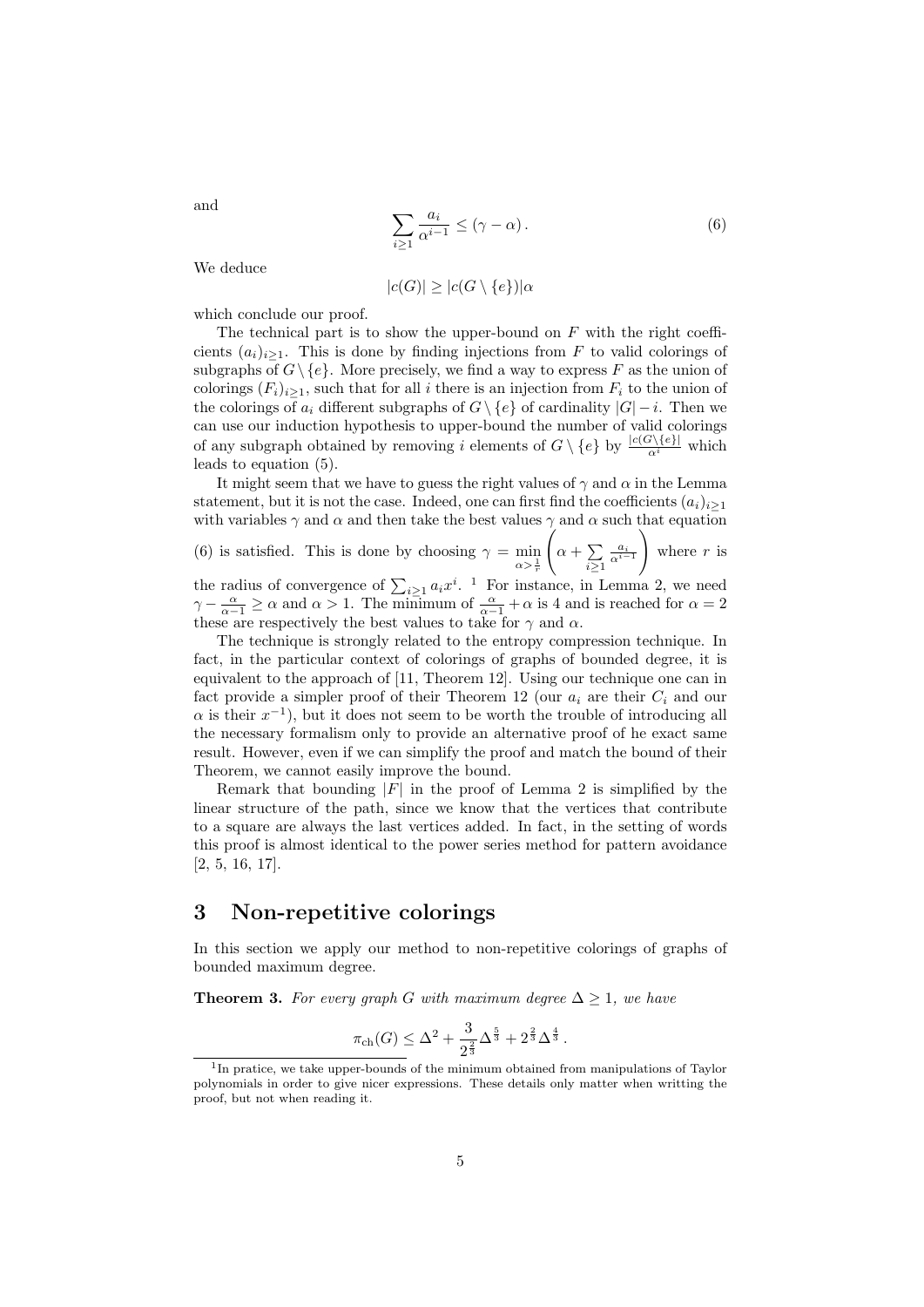Let us instead show a stronger Lemma. For any graph  $G$  and any list assignment L of G, the set  $C<sub>L</sub>(G)$  is the set of non-repetitive colorings of G respecting the list assignment L.

**Lemma 4.** Let  $\Delta \geq 2$  be an integer and  $\gamma = \frac{3}{4}$  $\frac{3}{2^{\frac{2}{3}}}+2^{\frac{2}{3}}\Delta^{-\frac{1}{3}}+\Delta^{-\frac{2}{3}}$ . Let G be a graph of maximal degree at most  $\Delta$  and  $L$  be a list assignment of  $G$ . Suppose each list is of size at least  $\Delta(\Delta - 1)(1 + \gamma \Delta^{-\frac{1}{3}}) + 1$  then for any vertex v of G we have

$$
|C_L(G)| \geq \Delta(\Delta - 1)(1 + 2^{\frac{1}{3}}\Delta^{-\frac{1}{3}})|C_L(G \setminus \{v\})|.
$$

Proof. Let us show this by induction on the number of vertices of G. This is clearly true if  $|G| = 1$  since the empty graph has exactly one coloring. Let n be an integer such that the Lemma holds for any graph with less than  $n$  vertices.

Let G be a graph over n vertices of maximal degree at most  $\Delta$  and L be a list assignment of G such that each list is of size at least  $\Delta(\Delta - 1)(1 + \gamma \Delta^{-\frac{1}{3}}) + 1$ . Let  $v$  be any vertices of  $G$ .

Let  $F$  be the set of colorings of  $G$  respecting  $L$  that are repetitive and that induce a non-repetitive coloring of  $G \setminus \{v\}$ . We then have

$$
|C_L(G)| = (\Delta(\Delta - 1)(1 + \gamma \Delta^{-\frac{1}{3}}) + 1)|C_L(G \setminus \{v\})| - |F|
$$
 (7)

We need to upper-bound the size of  $F$ . Let  $F_i$  be the set of colorings from  $F$ that contain a path of length 2*i* that is a square. Clearly  $|F| \leq \sum_{i \geq 1} |F_i|$ . Thus for any coloring c from  $F_i$  there is path p of length 2i such that

- p induces a square in  $c$ ,
- p contains v and we can call  $p'$  the half of p that contains v,
- the coloring induced over  $G \setminus p'$  is non-repetitive,
- p and the coloring induced over  $G \setminus p'$  uniquely determines c (since the second half of the square is identical to the first half).

Thus, for any fixed p and  $p'$ , the number of such colorings from  $F_i$  is at most  $|C_{L}(G \setminus p')|$ , but since p' contains v and  $i-1$  other vertices our induction hypothesis implies that this quantity is bounded by

$$
|C_L(G \setminus p')| \leq \frac{|C_L(G \setminus \{v\})|}{(\Delta(\Delta - 1)(1 + 2^{\frac{1}{3}}\Delta^{-\frac{1}{3}}))^{i-1}}.
$$

Moreover, there are at most  $i\Delta(\Delta - 1)^{2i-2}$  paths of length 2i going through v. To see that, remark that v splits such a path in two halves, so one can choose the length of the shortest half between 0 and  $i - 1$  and build the path by choosing all the vertices of the short half and then all the vertices of the long half in a DFS manner (there are  $\Delta$  choices for the first vertex and  $\Delta - 1$  for each other vertex). We deduce

$$
|F_i| \leq i\Delta(\Delta - 1)^{2i-2} \frac{|C_L(G \setminus \{v\})|}{(\Delta(\Delta - 1)(1 + 2^{\frac{1}{3}}\Delta^{-\frac{1}{3}}))^{i-1}}
$$

If  $i > 2$  it implies,

$$
|F_i| \leq i(\Delta - 1) \frac{|C_L(G \setminus \{v\})|}{(1 + 2^{\frac{1}{3}} \Delta^{-\frac{1}{3}})^{i-1}}
$$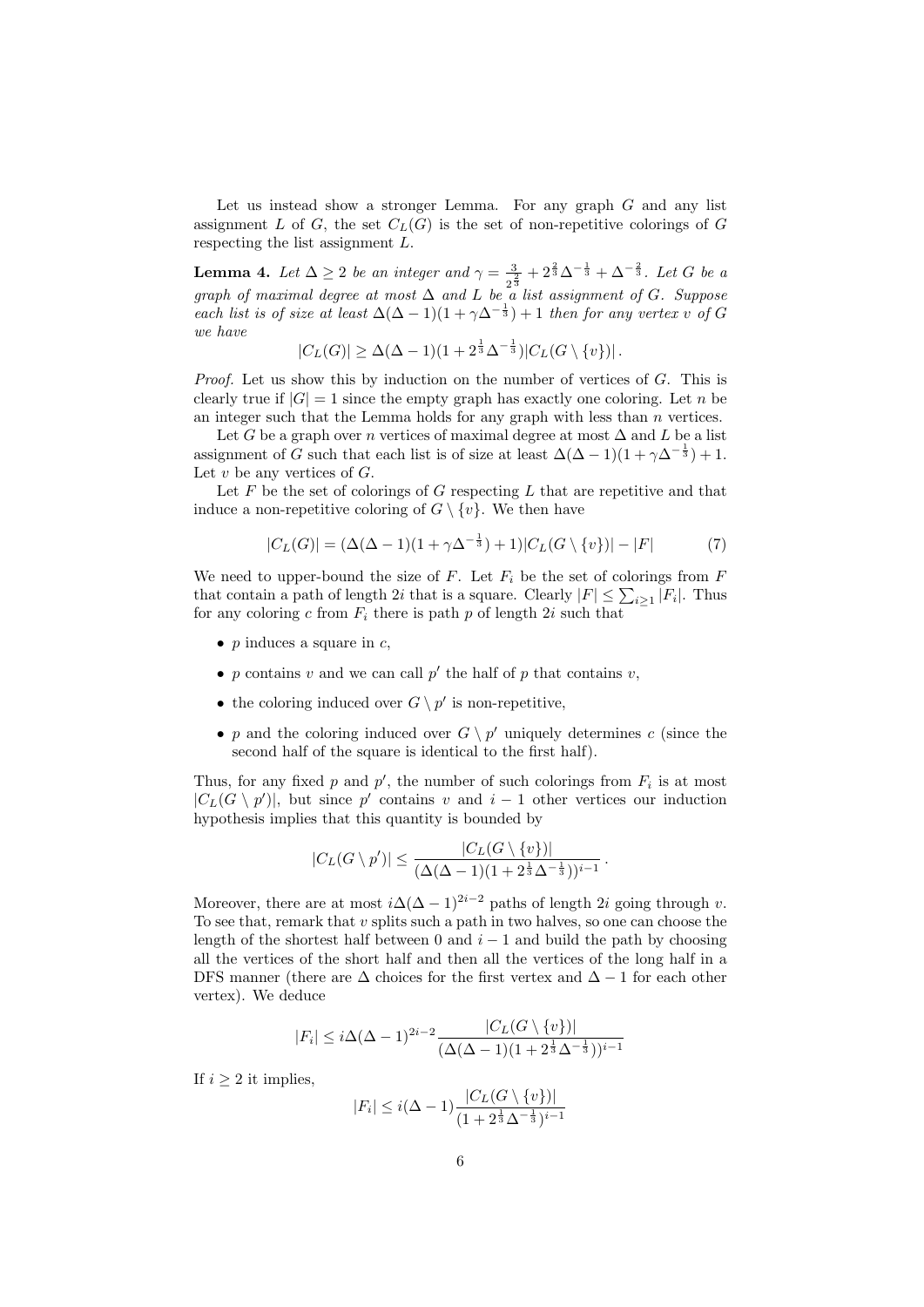and for  $i = 1$  we have

$$
|F_i| \leq \Delta |C_L(G \setminus \{v\})| = (\Delta - 1)|C_L(G \setminus \{v\})| + |C_L(G \setminus \{v\})|
$$

Thus we can finally upper-bound  $|F|$ .

$$
|F| \leq |C_{L}(G \setminus \{v\})| \left(1 + (\Delta - 1) \sum_{i \geq 1} \frac{i}{(1 + 2^{\frac{1}{3}} \Delta^{-\frac{1}{3}})^{i-1}} \right)
$$
  

$$
|F| \leq |C_{L}(G \setminus \{v\})| \left(1 + (\Delta - 1) \frac{(1 + 2^{\frac{1}{3}} \Delta^{-\frac{1}{3}})^{2}}{((1 + 2^{\frac{1}{3}} \Delta^{-\frac{1}{3}}) - 1)^{2}}\right)
$$
  

$$
|F| \leq |C_{L}(G \setminus \{v\})| \left(1 + (\Delta - 1) \Delta^{\frac{2}{3}} \left(2^{-\frac{1}{3}} + \Delta^{-\frac{1}{3}}\right)^{2}\right)
$$

Together with equation (7), it implies

$$
|C_{L}(G)| \geq |C_{L}(G \setminus \{v\})| \left(\Delta(\Delta - 1)(1 + \gamma \Delta^{-\frac{1}{3}}) - (\Delta - 1)\Delta^{\frac{2}{3}} \left(2^{-\frac{1}{3}} + \Delta^{-\frac{1}{3}}\right)^{2}\right)
$$
  

$$
|C_{L}(G)| \geq |C_{L}(G \setminus \{v\})| \Delta(\Delta - 1) \left(1 + \Delta^{-\frac{1}{3}} \left(\gamma - \left(2^{-\frac{1}{3}} + \Delta^{-\frac{1}{3}}\right)^{2}\right)\right)
$$
  

$$
|C_{L}(G)| \geq |C_{L}(G \setminus \{v\})| \Delta(\Delta - 1) \left(1 + \Delta^{-\frac{1}{3}} \left(\gamma - 2^{-\frac{2}{3}} - 2^{\frac{2}{3}} \Delta^{-\frac{1}{3}} - \Delta^{-\frac{2}{3}}\right)\right)
$$

Substituting  $\gamma = \frac{3}{4}$  $\frac{3}{2^{\frac{2}{3}}} + 2^{\frac{2}{3}}\Delta^{-\frac{1}{3}} + \Delta^{-\frac{2}{3}}$ , we finally get

$$
|C_L(G)| \ge |C_L(G \setminus \{v\})| \Delta(\Delta - 1) \left(1 + \Delta^{-\frac{1}{3}} 2^{\frac{1}{3}}\right)
$$

which concludes this proof.

Remark that the bound given by this Lemma is in fact

$$
\pi_{ch} \le \left\lceil \Delta(\Delta - 1) \left( 1 + \frac{3}{2^{\frac{2}{3}}} \Delta^{-\frac{1}{3}} + 2^{\frac{2}{3}} \Delta^{-\frac{2}{3}} + \Delta^{-1} \right) + 1 \right\rceil
$$
  

$$
\pi_{ch} \le \left\lceil \Delta^2 + \frac{3}{2^{\frac{2}{3}}} \Delta^{\frac{5}{3}} + 2^{\frac{2}{3}} \Delta^{\frac{4}{3}} - \frac{3}{2^{\frac{2}{3}}} \Delta^{\frac{2}{3}} - 2^{\frac{2}{3}} \Delta^{\frac{1}{3}} \right\rceil
$$

which is slightly stronger than the bound given in Theorem 3. One can also compare the bound from Theorem 3 to the result from [11] (already mentioned in equation (2)). As  $\Delta$  goes to  $+\infty$  their upper-bound is asymptotically equivalent to

$$
\Delta^2 + \frac{3}{2^{\frac{2}{3}}} \Delta^{\frac{5}{3}} + 2^{\frac{2}{3}} \Delta^{\frac{4}{3}} + 2\Delta + \mathcal{O}(\Delta^{\frac{2}{3}})
$$

which is larger than our upper-bound by  $2\Delta + \mathcal{O}(\Delta^{\frac{2}{3}})$ . This is a really minor improvement and this can be achieved with the entropy compression argument. The best known lowed-bound on the maximal Thue number for any maximum degree  $\Delta$  is  $\Omega\left(\frac{\Delta^2}{\log \Delta}\right)$  [1], so this could be the case that even the first coefficient is not optimal. However, the fact that our method is simpler allowed us to easily improve the analysis while still providing a shorter proof.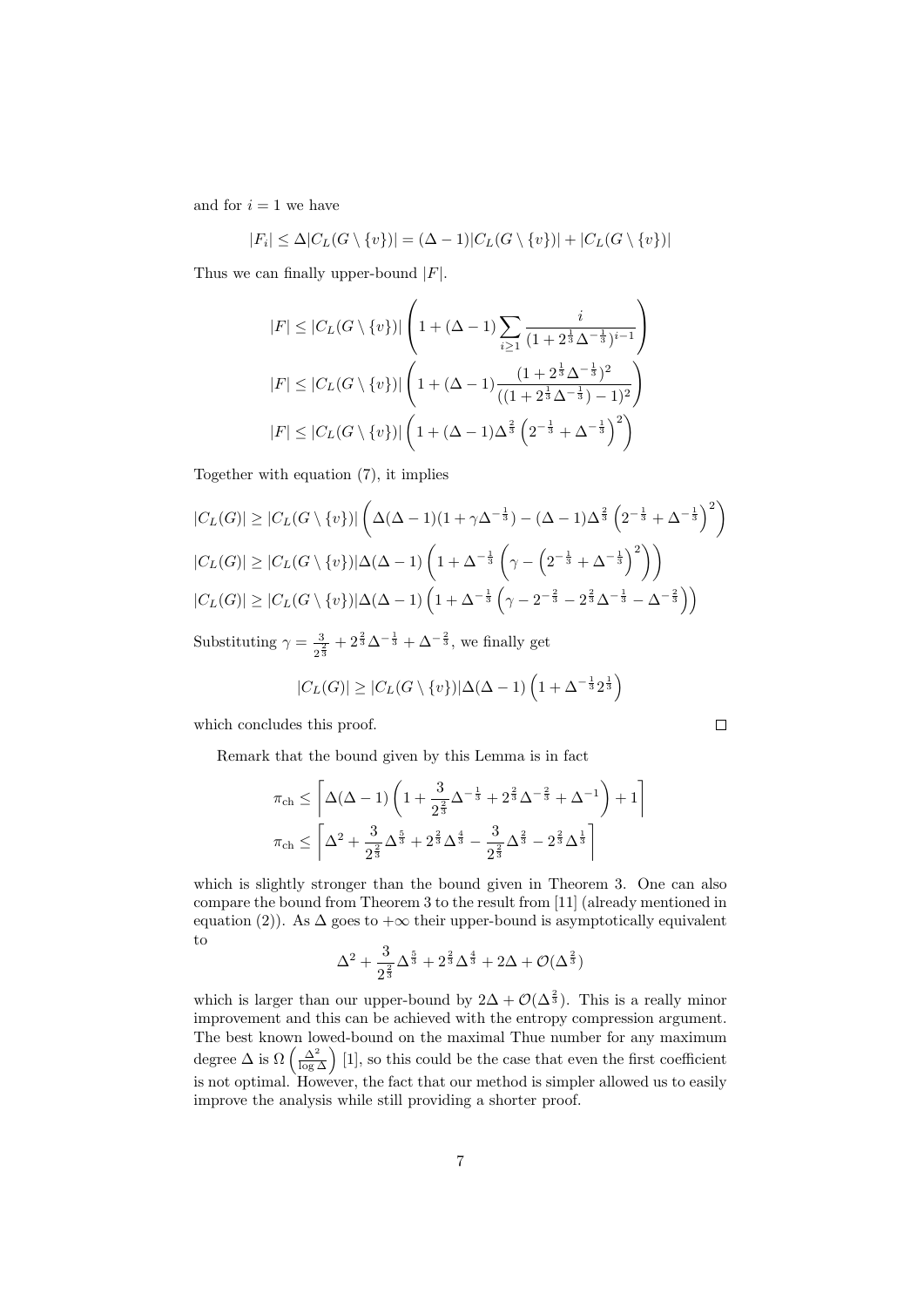### 4 (Weak) total Thue coloring

In this section, we need to consider three kinds of paths

- vertex-paths: sequences of consecutive adjacent vertices (they were simply called path in the previous section),
- *edges-paths*: sequences of consecutive adjacent edges,
- *mixed-paths*: alternating sequences of vertices and edges such that consecutive elements are adjacent.

In each of these definitions, we require that the paths are simple, that is each vertex or edge appears at most once in the path (we allow an edge path to go though the same vertex multiple time since it does not really matter). An element of a graph is an edge or a vertex of the graph.

In this section, we need to color graphs element by element, but when we color an edge this might be the case that one or both of its vertices are not colored yet. Thus the graph induced by the colored elements is not necessarily a proper graph in the sense that some edges might be missing one or two vertices. But for our inductive approach to hold, we need our result to hold for such objects. We do not want to formalize this notion, but one way to properly dot it would be to define a graph as a pair of sets of objects (the vertices and the edges) and three relations (the adjacency relation between vertices, the adjacency relation between edges and the adjacency relation between vertices and edges).

Thus if S is a set of edges or vertices of a graph G then  $G \setminus S$  is the graph obtained by deleting exactly the vertices and edges of S (that is, we do not remove edges connected to some vertices of  $S$  unless they also belong to  $S$ ). Also if two edges are connected by a vertex  $v$  then they are still considered to be connected in  $G \setminus \{v\}$  and in particular they can still appear consecutively in an edge-path of  $G \setminus \{v\}$  (similarly two adjacent vertices are still adjacent even if we remove their shared edge and they can still be consecutive in a vertex path). That is, the set of vertex paths (resp. edge paths) of  $G\setminus S$  is the set of sequences of elements of  $G \setminus S$  that are vertex paths (resp. edge paths) of G.

#### 4.1 Weak total Thue coloring

Given a graph  $G$ , a set S of edges and vertices of  $G$  and a list assignment  $L$  of G, the set  $C_L(G \setminus S)$  is the set of weak total Thue colorings of  $G \setminus S$  respecting the list assignment of L restricted to  $G \setminus S$ . We are now ready to state our Theorem and the associated Lemma.

**Theorem 5.** For every graph G with maximum degree  $\Delta > 1$ , we have

$$
\pi_{\mathrm{T}_{\mathrm{w}}\mathrm{ch}}(G) \leq 6\Delta.
$$

**Lemma 6.** Let  $\Delta \geq 2$  be an integer. Let G be a graph of maximal degree less than  $\Delta$  and L be a list assignment of G. Suppose each list is of size at least 6 $\Delta$ then for any vertex or edge  $x$  of  $G$ :

$$
|C_L(G)| \geq 3\Delta |C_L(G \setminus \{x\})|.
$$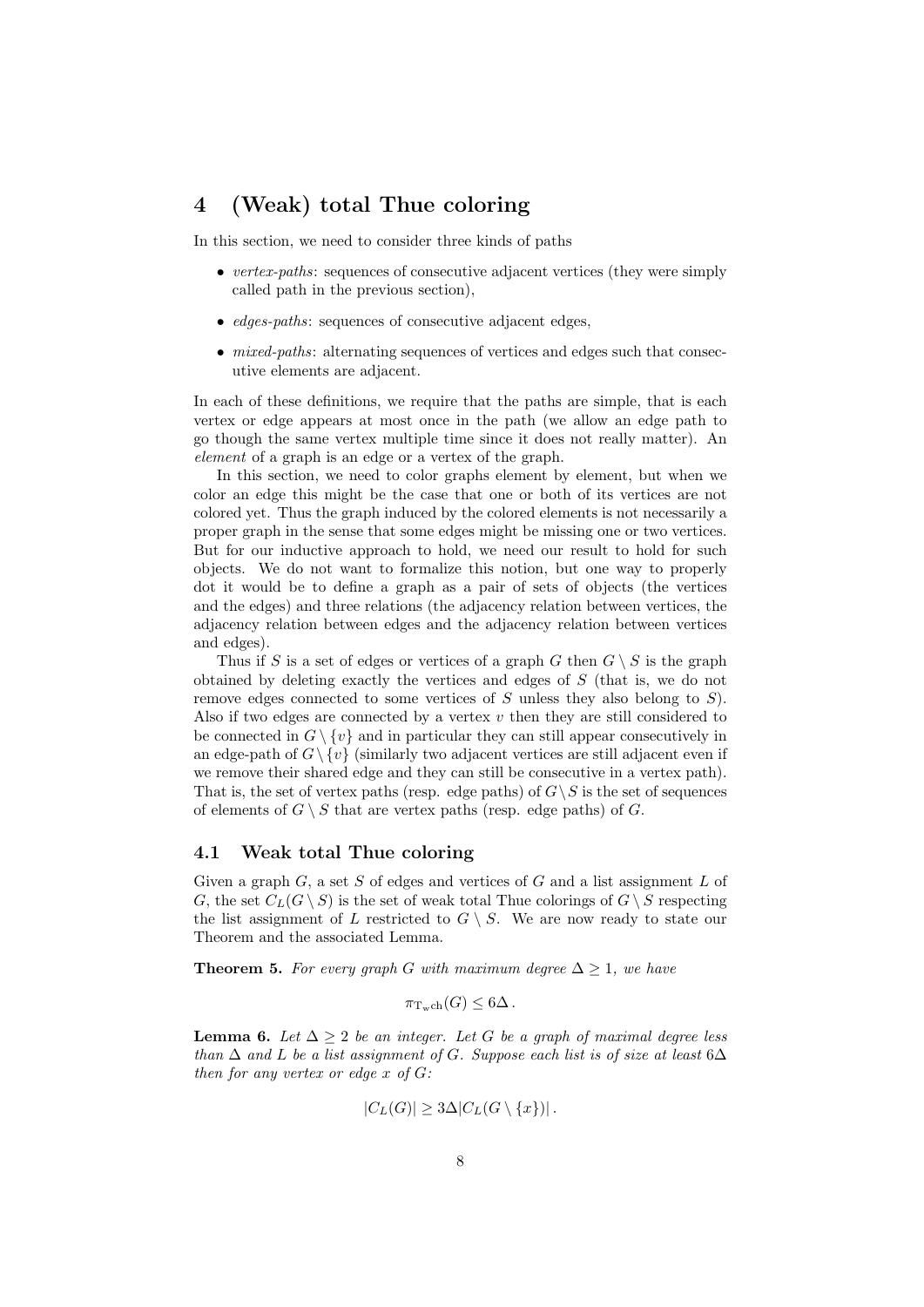Proof. Let us show this by induction on the sum of the number of vertices and edges of G. This is true for the graph with a single vertex since the empty graph admits exactly one coloring. Let  $n$  be an integer such that the Lemma holds for any graph with less than  $n$  vertices and edges.

Let  $G = (V, E)$  be a graph with  $|E| + |V| = n$  of maximal degree less than  $\Delta$  and L be a list assignment of G such that each list is of size at least 6 $\Delta$ . Let  $x$  be an edge or a vertex of  $G$ .

Let  $F$  be the set of colorings of  $G$  respecting  $L$  that are weak total repetitive and that induce Weak total Thue coloring of  $G \setminus \{x\}$ . We then have

$$
|C_L(G)| = 6\Delta |C_L(G \setminus \{x\})| - |F|
$$
\n(8)

We need to upper-bound the size of F. Let  $F_i$  be the set of colorings from F that contains a mixed-path of length 2i that induces a square. Clearly  $|F| \leq$  $\sum_{i\geq 1}|F_i|$ . Thus for any coloring c from  $F_i$  there is mixed-path p of length 2i such that

- $p$  induces a square in  $c$ ,
- p contains x and we can call  $p'$  the half of p that contains x,
- the coloring induced over  $G \setminus p'$  is non-repetitive,
- p and the coloring induced over  $G \setminus p'$  uniquely determines c (since the second half of the square is identical to the first half).

Given p and p' the number of such coloring from  $F_i$  is at most  $|C_L(G \setminus p')|$ , but since  $p'$  contains x and  $n-1$  other elements our induction hypothesis implies that this quantity is bounded by

$$
|C_L(G \setminus p')| \le \frac{|C_L(G \setminus \{x\})|}{(3\Delta)^{i-1}}.
$$

If x is a vertex then there are at most  $i\Delta^i$  mixed-paths of length 2i going through x. If x is an edge then there are at most  $2i\Delta^{i-1} \leq i\Delta^i$  mixed-paths of length  $2i$  going through  $x$ . We deduce

$$
|F_i| \leq i\Delta^i \frac{|C_L(G \setminus \{x\})|}{(3\Delta)^{i-1}} = i\Delta \frac{|C_L(G \setminus \{x\})|}{3^{i-1}}
$$

Thus we can finally upper-bound  $|F|$ 

$$
|F| \le \Delta |C_L(G \setminus \{x\})| \sum_{i \ge 1} \frac{i}{3^{i-1}}
$$
  

$$
|F| \le \frac{9}{4} \Delta |C_L(G \setminus \{x\})|
$$

Together with equation (8), it implies

$$
|C_L(G)| \ge 6\Delta |C_L(G \setminus \{x\})| - \frac{9}{4}\Delta |C_L(G \setminus \{x\})|
$$
  

$$
|C_L(G)| \ge \frac{15}{4}\Delta |C_L(G \setminus \{x\})| \ge 3\Delta |C_L(G \setminus \{x\})|
$$

which concludes our proof.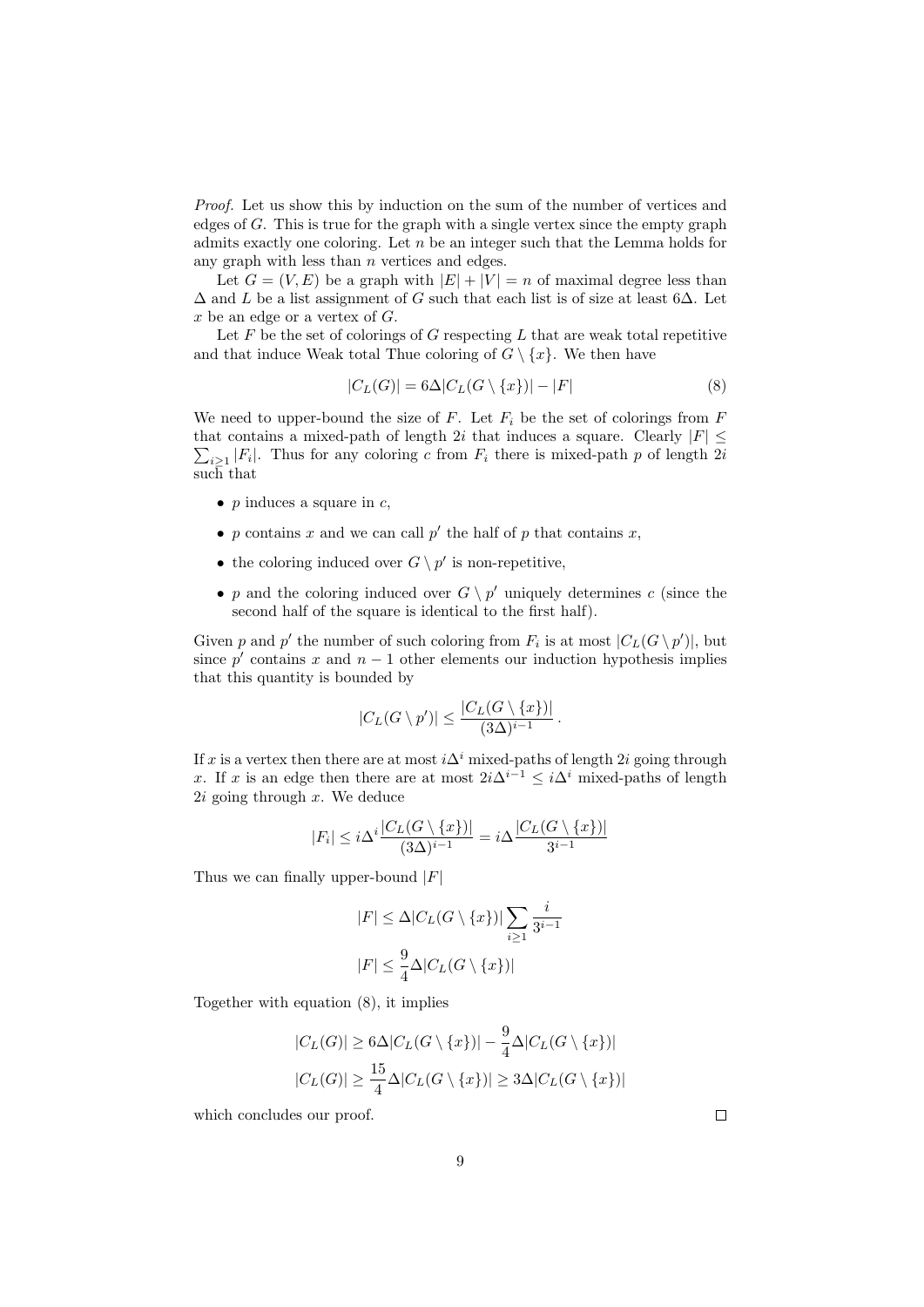One slightly improve the leading coefficient by making the last inequality of the proof tight  $(15/4 \geq 3$  is not really tight) and a better analysis leads to a coefficient  $\gamma = 5.21914$  instead of 6 ( $\gamma$  is a root of the polynomial  $-3 - 4x$  $20x^2 + 4x^3$ ). The same result can be showed with a longer proof relying on entropy-compression. However, in the next subsection we slightly improve this result for large values of  $\Delta$  (replacing 6 by 4.25) and this improved bound does not seems easy to reproduce with entropy compression or LLL.

#### 4.2 Weak total Thue coloring for large maximal degree

We improve our bound on the weak total Thue number of graphs for large values of ∆.

**Theorem 7.** For every graph G with maximum degree  $\Delta \geq 300$ , we have

$$
\pi_{\mathrm{Twch}}(G) \leq \lceil 4.25\Delta \rceil.
$$

This is a simple corollary of the following Lemma.

**Lemma 8.** Let  $\Delta \geq 300$  be an integer. Let G be a graph of maximal degree less than  $\Delta$  and  $L$  be a list assignment of G. Suppose each list is of size at least  $4.25\Delta$  then for any vertex v of G:

$$
|C_L(G)| \ge 1.62 \Delta |C_L(G \setminus \{v\})|.
$$

and for any edge e of G:

$$
|C_L(G)| \geq 4.2\Delta |C_L(G \setminus \{e\})|.
$$

Proof. The proof is rather similar to the proof of Lemma 6 We proceed with the same induction with the following difference, but we need to distinguish between edges and vertices.

Let us start with the case where  $e$  is an edge. We can use the exact same argument as in the previous proof with the fact that there are at most  $2i\Delta^{i-1}$ mixed-paths of length  $2i$  going through  $e$  and the fact that for any element  $x$  of  $G |C_L(G)| \geq 1.62 \Delta |C_L(G \setminus \{x\})|$ . to deduce

$$
|C_{L}(G)| \ge 4.25\Delta |C_{L}(G \setminus \{e\})| - \sum_{i \ge 1} \frac{2i\Delta^{i-1} |C_{L}(G \setminus \{e\})|}{(1.62\Delta)^{i-1}}
$$

$$
|C_{L}(G)| \ge |C_{L}(G \setminus \{e\})| \Delta \left(4.25 - \frac{2}{\Delta} \sum_{i \ge 1} \frac{i}{1.62^{i-1}}\right)
$$

$$
|C_{L}(G)| \ge |C_{L}(G \setminus \{e\})| \Delta \left(4.25 - \frac{2}{\Delta} \frac{1.62^{2}}{0.62^{2}}\right)
$$

Since  $\Delta > 300$ , numerical computations give

$$
|C_L(G)| \ge 4.2\Delta |C_L(G \setminus \{e\})|.
$$

which conclude this case.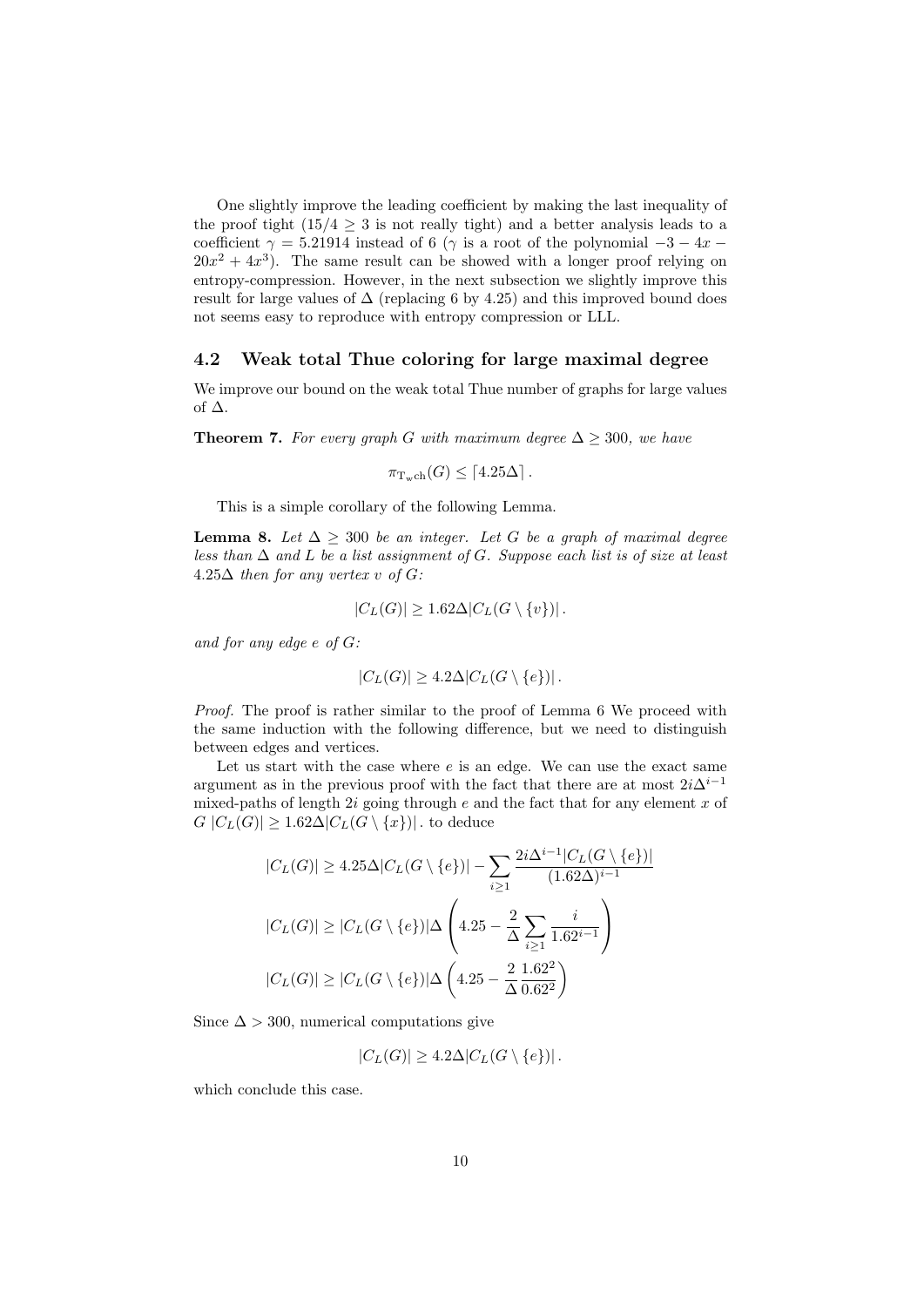If v is a vertex then the half  $p'$  of a mixed path of length 2i containing x contains at least  $\lceil \frac{i-1}{2} \rceil$  edges. Thus in this case our induction hypothesis implies

$$
|C_L(G \setminus p')| \le \frac{|C_L(G \setminus \{x\})|}{(\sqrt{1.62 \times 4.2}\Delta)^{i-1}}
$$

.

i∆<sup>i</sup>

Moreover, there are at most  $i\Delta^i$  mixed-paths of length 2i going through v which gives:

$$
|C_L(G)| \ge 4.25\Delta |C_L(G \setminus \{e\})| - \sum_{i \ge 1} \frac{i\Delta^i |C_L(G \setminus \{e\})|}{(\sqrt{1.62 \times 4.2}\Delta)^{i-1}}
$$

$$
|C_L(G)| \ge |C_L(G \setminus \{e\})| \Delta \left(4.25 - \sum_{i \ge 1} \frac{i}{(\sqrt{1.62 \times 4.2})^{i-1}}\right)
$$

Numerical computations give

$$
|C_L(G)| \ge 1.62 \Delta |C_L(G \setminus \{v\})|
$$

which conclude our proof.

By exploiting the fact that edges behave in a slightly better way than vertices and by using two different "growth rate" to distinguish between these cases, we were able to show a slightly stronger result. It is not clear whether this proof can be adapted to the entropy compression method and if so it probably requires a different approach or a really complicated analysis.

#### 4.3 Total Thue coloring

For any set  $S$  of edges and vertices of a graph  $G$  and any list assignment of  $G$ , the set  $C_L(G \setminus S)$  is the set of total Thue colorings of  $G \setminus S$  respecting the list assignment of L restricted to  $G \setminus S$ .

**Theorem 9.** For every graph G with maximum degree  $\Delta$ , we have

$$
\pi_{\rm Tch}(G) \le \Delta^2 + \frac{3}{2^{\frac{1}{3}}} \Delta^{\frac{5}{3}} + 8\Delta^{\frac{4}{3}} + 1.
$$

This is a simple Corollary of the following Lemma.

**Lemma 10.** Let  $\Delta \geq 2$  be an integer and  $\gamma = \frac{3}{2}$  $\frac{3}{2^{\frac{1}{3}}}+8\Delta^{-\frac{1}{3}}$ . Let G be a graph of maximal degree less than  $\Delta$  and  $L$  be a list assignment of  $G$ . Suppose each list is of size at least  $\Delta^2(1+\gamma\Delta^{-\frac{1}{3}})$  then for any vertex or edge x of G.

$$
|C_L(G)| \geq \Delta^2 \left(1 + 2^{\frac{2}{3}} \Delta^{-\frac{1}{3}}\right) |C_L(G \setminus \{x\})|.
$$

Proof. Let us show this by induction on the sum of the number of vertices and edges of  $G$ . This is true for the graph with a single vertex since the empty graph admits exactly one coloring. Let  $n$  be an integer such that the Lemma holds for any graph with less than  $n$  vertices and edges.

Let  $G = (V, E)$  be a graph with  $|E| + |V| = n$  of maximal degree less than  $\Delta$  and L be a list assignment of G such that each list is of size at least  $\Delta^2(1+\gamma\Delta^{-\frac{1}{3}})$ . Let x be an edge or a vertex of G.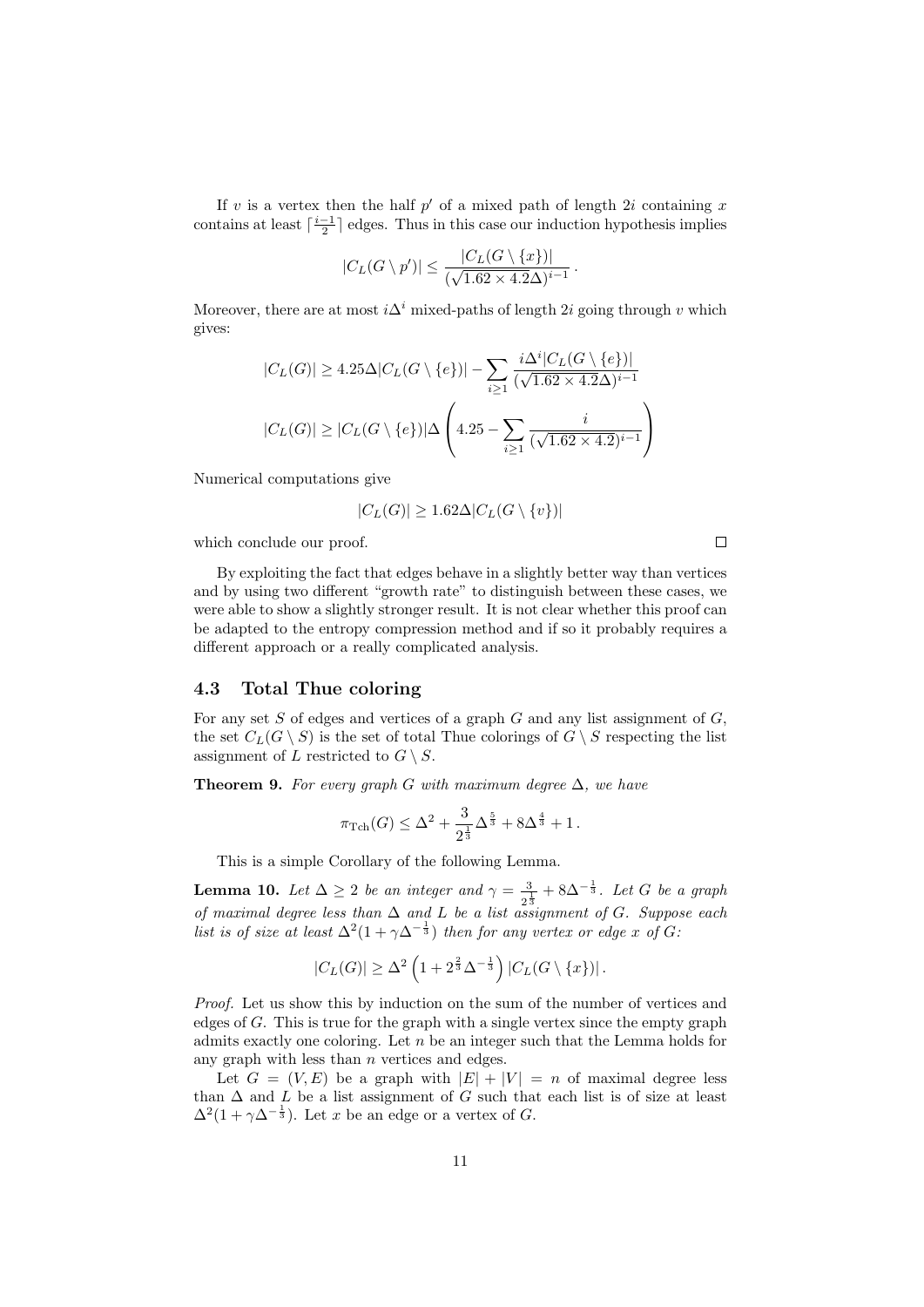Let  $F$  be the set of colorings of  $G$  respecting  $L$  that are not-total Thue coloring and that induce a total Thue coloring of  $G \setminus \{x\}$ . We then have

$$
|C_L(G)| = \Delta^2 (1 + \gamma \Delta^{-\frac{1}{3}}) |C_L(G \setminus \{x\})| - |F|
$$
\n(9)

We need to upper-bound the size of  $F$ . Let  $M_i$  be the set of colorings from  $F$ that contains a mixed-path of length  $2i$  inducing a square. If  $x$  is an edge (resp. a vertex) let  $S_i$  be the set of colorings from F that contain an edge-path (resp. a vertex-path) of length 2*i* inducing a square. Clearly  $|F| \leq \sum_{i \geq 1} (|M_i| + |S_i|)$ .

For any coloring c from  $M_i$  there is mixed-path p of length  $2i$  such that

- $p$  induces a square in  $c$ ,
- p contains x and we can call  $p'$  the half of p that contains x,
- the coloring induced over  $G \setminus p'$  is non-repetitive,
- p and the coloring induced over  $G \setminus p'$  uniquely determines c (since the second half of the square is identical to the first half).

Given p and p' the number of such coloring from  $M_i$  is at most  $|C_L(G \setminus p')|$ , but since  $p'$  contains x and  $n-1$  other elements our induction hypothesis implies that this quantity is bounded by

$$
|C_L(G \setminus p')| \le \frac{|C_L(G \setminus \{x\})|}{(\Delta^2 (1 + 2^{\frac{2}{3}} \Delta^{-\frac{1}{3}}))^{i-1}}
$$

.

If x is a vertex then there are at most  $i\Delta^i$  mixed-paths of length 2i going through x. If x is an edge then there are at most  $2i\Delta^{i-1} \leq i\Delta^i$  mixed-paths of length  $2i$  going through  $x$ . We deduce

$$
|M_i| \le i\Delta^i \frac{|C_L(G \setminus \{x\})|}{(\Delta^2 (1 + 2^{\frac{2}{3}} \Delta^{-\frac{1}{3}}))^{i-1}} = i\Delta \frac{|C_L(G \setminus \{x\})|}{(\Delta (1 + 2^{\frac{2}{3}} \Delta^{-\frac{1}{3}}))^{i-1}}
$$

If an edge-path (resp. a vertex path) induces a square we can also recover the coloring of the full path by knowing only the first half of it. Moreover, there are at most  $2i\Delta^{2i-1}$  edge-paths of length  $2i$  going through a given edge and at most  $i\Delta^{2i-1} \leq 2i\Delta^{2i-1}$  vertex-paths of length 2i going through a given vertex. Thus following the same idea we can bound the size of  $S_i$  by:

$$
|S_i| \le 2i\Delta^{2i-1} \frac{|C_L(G \setminus \{x\})|}{(\Delta^2 (1 + 2^{\frac{2}{3}} \Delta^{-\frac{1}{3}}))^{i-1}} = 2i\Delta \frac{|C_L(G \setminus \{x\})|}{(1 + 2^{\frac{2}{3}} \Delta^{-\frac{1}{3}})^{i-1}}
$$

Thus we can upper-bound  $|F|$ 

$$
|F| \leq \Delta |C_{L}(G \setminus \{x\})| \sum_{i \geq 1} \frac{2i}{(1 + 2^{\frac{2}{3}} \Delta^{-\frac{1}{3}})^{i-1}} + \frac{i}{(\Delta(1 + 2^{\frac{2}{3}} \Delta^{-\frac{1}{3}}))^{i-1}}
$$
  
\n
$$
|F| \leq \Delta |C_{L}(G \setminus \{x\})| \left(1 + \left(2 + \frac{1}{\Delta}\right) \sum_{i \geq 1} \frac{i}{(1 + 2^{\frac{2}{3}} \Delta^{-\frac{1}{3}})^{i-1}}\right)
$$
  
\n
$$
|F| \leq \Delta |C_{L}(G \setminus \{x\})| \left(1 + \left(2 + \frac{1}{\Delta}\right) \frac{(1 + 2^{\frac{2}{3}} \Delta^{-\frac{1}{3}})^{2}}{(2^{\frac{2}{3}} \Delta^{-\frac{1}{3}})^{2}}\right)
$$
  
\n
$$
|F| \leq \Delta^{\frac{5}{3}} |C_{L}(G \setminus \{x\})| \left(\Delta^{-\frac{2}{3}} + \left(2 + \frac{1}{\Delta}\right) \left(2^{-\frac{2}{3}} + \Delta^{-\frac{1}{3}}\right)^{2}\right)
$$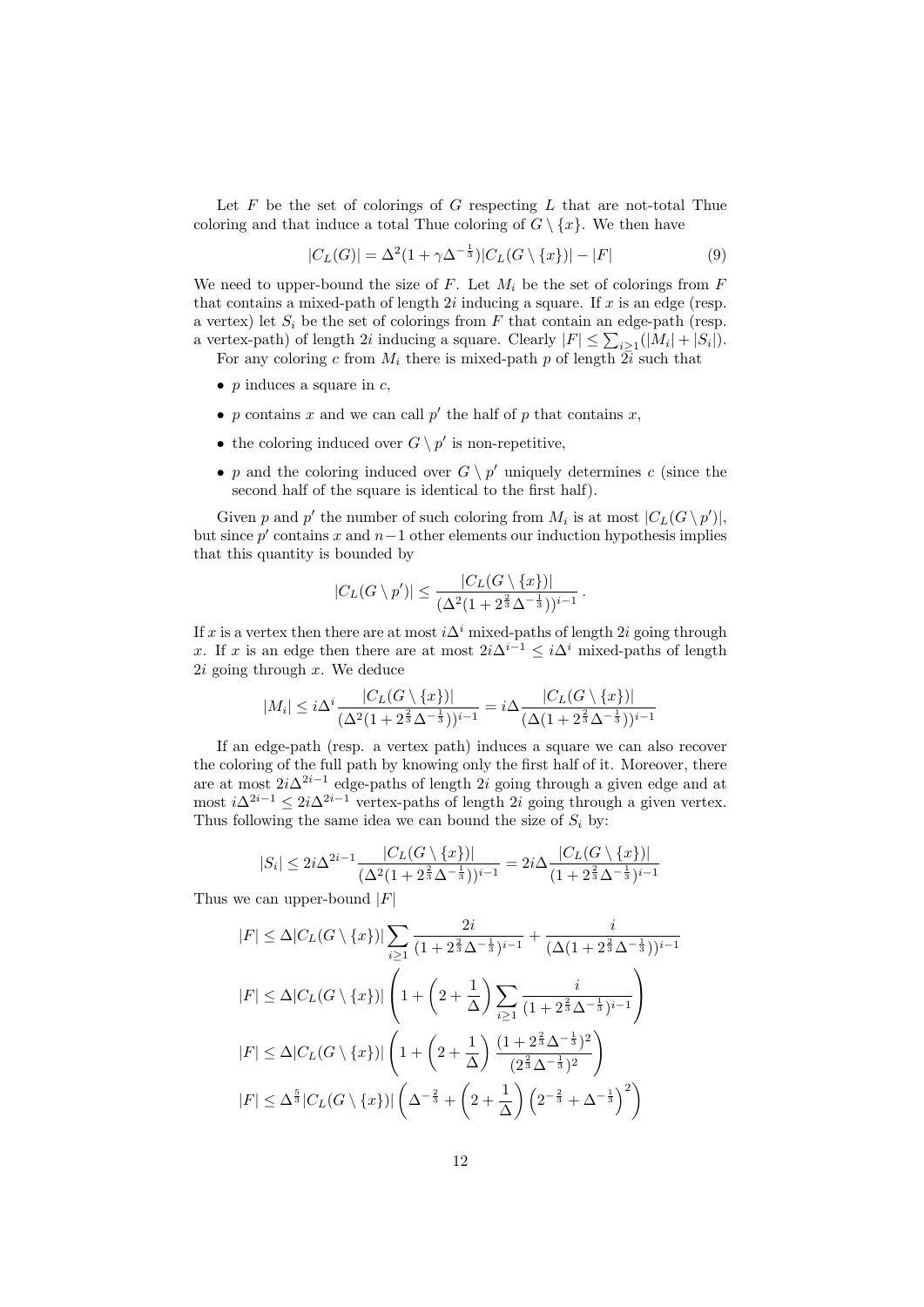Since  $\Delta > 1$  (and  $\Delta^{-\frac{1}{3}} > \Delta^{-\frac{2}{3}}$ ) we finally get

$$
|F| \le \Delta^{\frac{5}{3}} |C_L(G \setminus \{x\})| \left(2^{-\frac{1}{3}} + 8\Delta^{-\frac{1}{3}}\right).
$$

Together with equation (9), it implies

$$
|C_L(G)| \geq \Delta^2 (1 + \gamma \Delta^{-\frac{1}{3}})|C_L(G \setminus \{x\})| - \Delta^{\frac{5}{3}}|C_L(G \setminus \{x\})| (2^{-\frac{1}{3}} + 8\Delta^{-\frac{1}{3}})|C_L(G)| \geq \Delta^2 |C_L(G \setminus \{x\})| (1 + \Delta^{-\frac{1}{3}} (\gamma - (2^{-\frac{1}{3}} + 8\Delta^{-\frac{1}{3}})))
$$

Substituting  $\gamma = \frac{3}{2}$  $\frac{3}{2^{\frac{1}{3}}} + 8\Delta^{-\frac{1}{3}}$ , we finally get

$$
|C_L(G)| \ge \Delta^2 \left(1 + 2^{\frac{2}{3}} \Delta^{-\frac{1}{3}}\right) |C_L(G \setminus \{v\})|
$$

which concludes this proof.

This upper-bound also holds for Thue coloring and edge Thue-coloring which provides the following Corollary.

Corollary 11. For every graph G with maximum degree  $\Delta$ , we have

$$
\pi'_{\rm ch}(G) \le \Delta^2 + \frac{3}{2^{\frac{1}{3}}} \Delta^{\frac{5}{3}} + 8\Delta^{\frac{4}{3}} + 1.
$$

This bound is better than the upper-bound  $\pi'_l(G) \leq \Delta^2 + 2^{\frac{4}{3}} \Delta^{\frac{5}{3}} + O(\Delta^{\frac{4}{3}})$ This bound is better than the upper-bound  $n_l(x) \leq \Delta + 2 \Delta^3 + O(\Delta^3)$ <br>given in [11]  $(2^{\frac{4}{3}} \approx 2.52...$  and  $\frac{3}{2^{\frac{1}{3}}} \approx 2.38...)$ . Once again a more detailed analysis in their argument certainly provides the same bound.

Remark that one easily improves the coefficient of  $\Delta^{\frac{4}{3}}$  with a more detailed analysis (at least as low as  $1+2^{4/3}$  in the case of total coloring and  $2^{4/3}$  in the case of edge coloring).

### 5 Conclusion

As already stated multiple times, most result in this paper can be obtained with entropy-compression arguments and it seems to be the case that these two approaches are in fact equivalent. However, our approach is much simpler to use and in particular it is not clear how to adapt the proof of Theorem 7 to the entropy-compression method. The approach can obviously be generalized outside of the scope of non-repetitive coloring and we can for instance provide simpler proofs of all the result from [10].

Our proof technique is also strongly related to the Lovász Local Lemma. We show lemmas of the form "with  $\gamma$  colors, coloring a new vertex multiply the number of valid coloring by  $\alpha$ " and the second part of this statement can be replaced by "when adding a new vertex the probability for a random coloring to be valid is at least multiplied by  $\frac{\alpha}{\gamma}$ " which is the idea behind LLL (remark that  $\frac{\alpha}{\gamma}$  is a quantity smaller than 1). Following the same idea, this is in fact possible to show results equivalent to the SAT versions of LLL, by simply rewriting the standard inductive proof without using probability. However, such proof is really not informative since it simply follows the proof of LLL.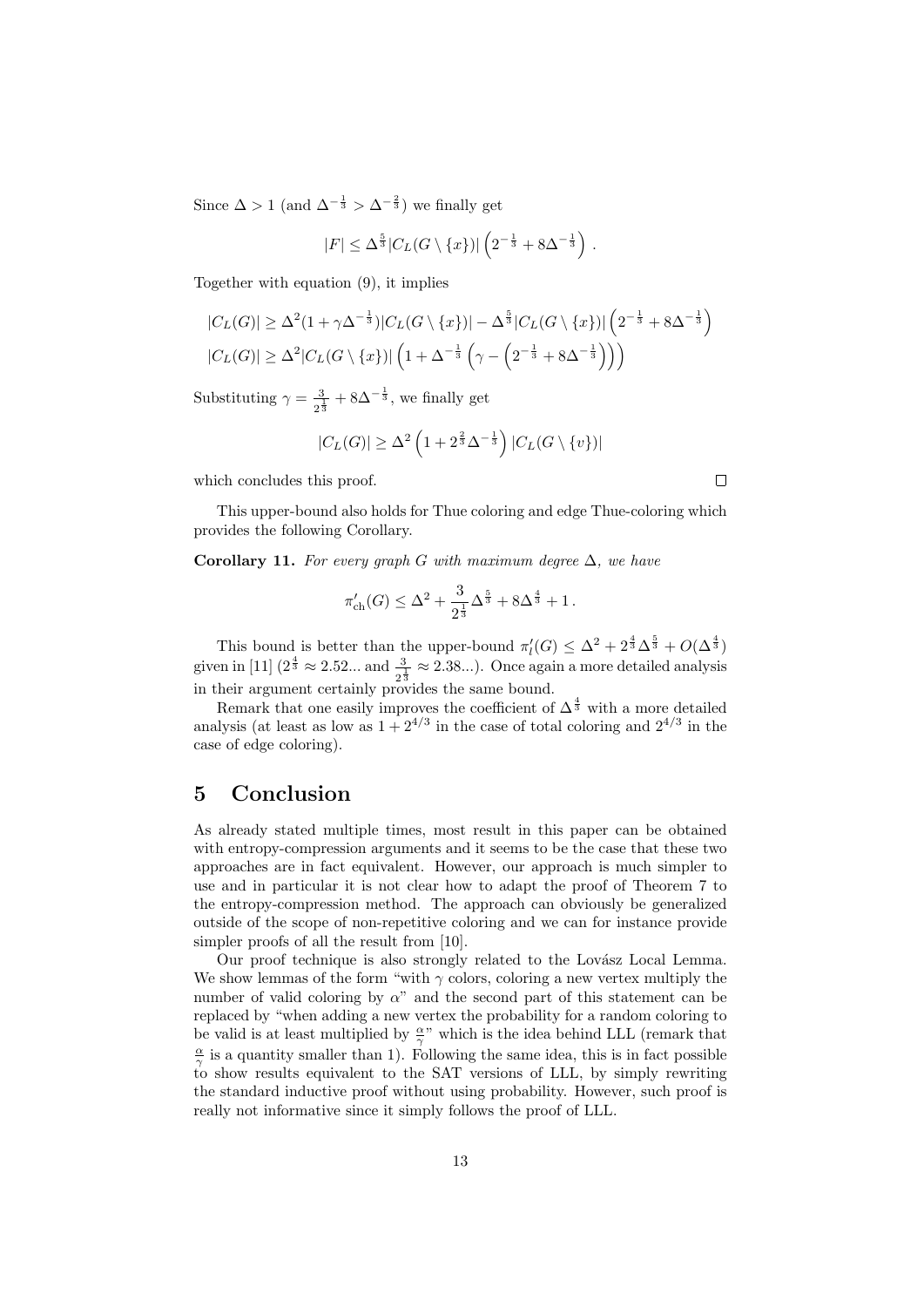In this application of our approach that is similar to LLL, we need to show that the number of solutions does not decrease too fast every time that we add a constraint. In the applications to graph colorings, we instead add the colored elements one by one and we show that at each step the number of solutions grows fast enough. That is, the main difference is that in the first case we add the constraints one by one and on the second case it is better to add them several at a time using the underlying structure of the problem.

### Acknowledgement

I wish to thank Gwenaël Joret and William Lochet for comments on earlier drafts. I also wish to thank Lucile without whom the covid-19 lockdown would have been much more unpleasant and less productive.

### References

- [1] N. Alon, J. Grytczuk, M. Haluszcza, and O. Riordan. Nonrepetitive colorings of graphs. Random Structures & Algorithms, 21:336–346.
- [2] J. P. Bell and T. L. Goh. Exponential lower bounds for the number of words of uniform length avoiding a pattern. Information and Computation,  $205(9):1295 - 1306, 2007.$
- [3] A. Bernshteyn. The local cut lemma. European Journal of Combinatorics,  $63:95 - 114, 2017.$
- [4] J. Berstel. Axel Thue's papers on repetitions in words: a translation. Publications du LaCIM 20, Université du Québec à Montréall, 1995.
- [5] F. Blanchet-Sadri and B. Woodhouse. Strict bounds for pattern avoidance. Theoretical Computer Science, 506:17 – 28, 2013.
- [6] J. Currie. Open problems in pattern avoidance. The American Mathematical Monthly, 100(8):790–793, 1993.
- [7] S. Czerwiński and J. Grytczuk. Nonrepetitive colorings of graphs. Electronic Notes in Discrete Mathematics, 28:453 – 459, 2007. 6th Czech-Slovak International Symposium on Combinatorics, Graph Theory, Algorithms and Applications.
- [8] V. Dujmović, L. Esperet, G. Joret, B. Walczak, and D. Wood. Planar graphs have bounded nonrepetitive chromatic number. Advances in Combinatorics, 03 2020.
- [9] V. Dujmović, G. Joret, J. Kozik, and D. R. Wood. Nonrepetitive colouring via entropy compression. Combinatorica, 36(6):661–686, Dec 2016.
- [10] L. Esperet and A. Parreau. Acyclic edge-coloring using entropy compression. European Journal of Combinatorics,  $34(6):1019 - 1027$ ,  $2013$ .
- [11] D. Gonçalves, M. Montassier, and A. Pinlou. Acyclic coloring of graphs and entropy compression method. Discrete Mathematics, 343(4), 2020.